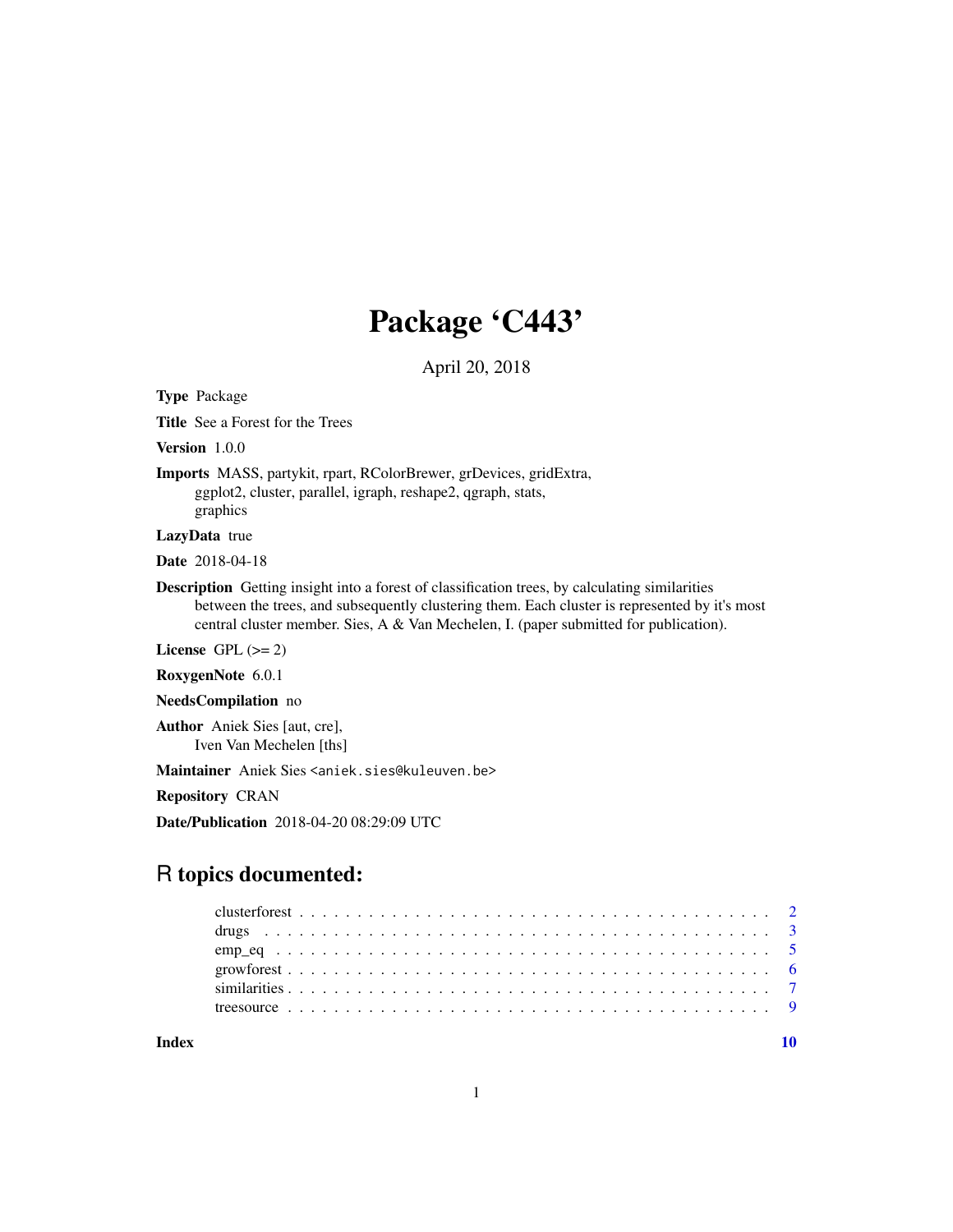# Description

Function to cluster classification trees in a forest using Partitioning Around Medoids (PAM, Kaufman & Rousseeuw, 2009).

# Usage

```
clusterforest(simmatrix, trees, fulldata, treedata, Y, A = NULL, fromclus,
  toclus)
```
# Arguments

| simmatrix      | Similarity matrix containing the similarities between all pairs of trees in the<br>forest                                                                   |
|----------------|-------------------------------------------------------------------------------------------------------------------------------------------------------------|
| trees          | A list with all trees that should be clustered, each tree should be stored as party<br>object                                                               |
| fulldata       | The original full dataset                                                                                                                                   |
| treedata       | A list with data sets on which the trees in the forest were based (i.e., one data<br>set for each tree)                                                     |
| Y              | A vector with the name of the outcome variable on which each tree in the forest<br>was based                                                                |
| $\overline{A}$ | by default, in case of a treatment regime, it should denote the name of the vari-<br>able that indicates the assigned treatment alternative in the data set |
| fromclus       | The lowest number of clusters for which the clustering should be done                                                                                       |
| toclus         | The highest number of clusters for which the clustering should be done                                                                                      |

# Value

| medoids       | the position of the medoid trees in the forest (i.e., which element of the list of<br>trees)                                |
|---------------|-----------------------------------------------------------------------------------------------------------------------------|
| mds           | the medoid trees                                                                                                            |
| clusters      | The cluster number to which each tree is assigned                                                                           |
| silplot       | Plot of the average silhouette width for each solution                                                                      |
| withinplot    | Plot of the within cluster similarity for each solution                                                                     |
| agreementplot | Plot of the agreement between the assignments of the forest as a whole, and<br>those based on the medoids for each solution |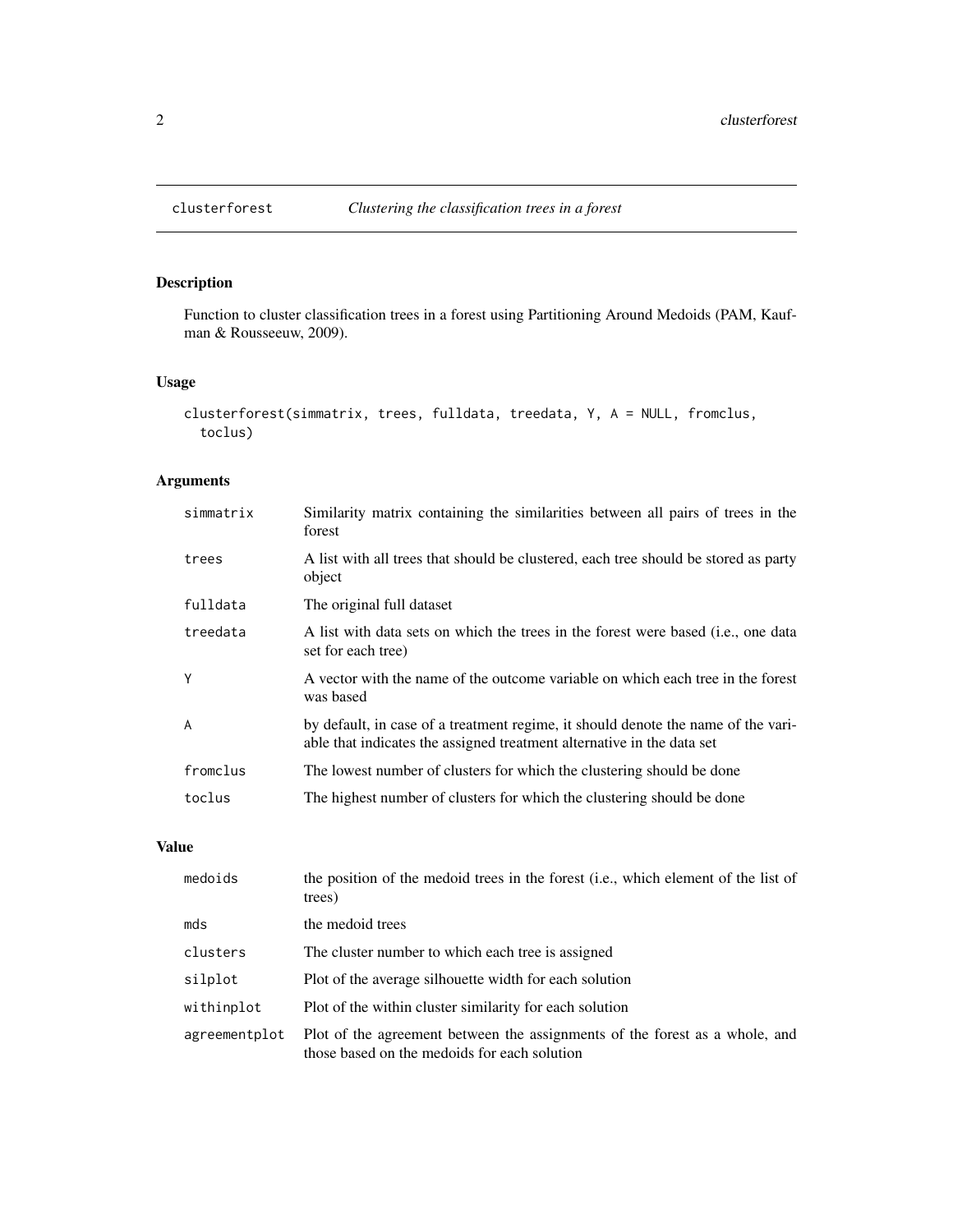<span id="page-2-0"></span>drugs 3 and 3 and 3 and 3 and 3 and 3 and 3 and 3 and 3 and 3 and 3 and 3 and 3 and 3 and 3 and 3 and 3 and 3 and 3 and 3 and 3 and 3 and 3 and 3 and 3 and 3 and 3 and 3 and 3 and 3 and 3 and 3 and 3 and 3 and 3 and 3 and

# References

Kaufman, L., & Rousseeuw, P. J. (2009). Finding groups in data: an introduction to cluster analysis (Vol. 344). John Wiley & Sons.

Ball, G. H., & Hall, D. J. (1965). ISODATA, a novel method of data analysis and pattern classification. Stanford research inst Menlo Park CA.

Kaufman, L., & Rousseeuw, P. J. (2009). Finding groups in data: an introduction to cluster analysis (Vol. 344). John Wiley & Sons.

# Examples

require(MASS)

```
#Create a forest by drawing 10 bootstrap samples and growing a classification tree on each one
forest <- growforest(data = Pima.tr, X = c("npreg", "glu", "bp", "skin", "bmi", "ped", "age"),
Y = "type", ntrees = 10)
```

```
#Calculate similarities between all pairs of trees in the forest
simmatrix <- similarities(fulldata = Pima.tr, treedata = forest[[2]], Y = rep("type", 10),
X = c("npreg", "glu", "bp", "skin", "bmi", "ped", "age"), trees=forest[[1]], m = 1, weight = 0)
```

```
#Cluster the trees in the forest.
cforest<- clusterforest(simmatrix = simmatrix, trees = forest[[1]],
fulldata= Pima.tr, treedata=forest[[2]], Y=rep("type", 10), fromclus=1, toclus=5)
```

```
#Inspect medoids of five cluster solution
cforest$mds[[5]]
```
drugs *Drug consumption data set*

# **Description**

A dataset collected by Fehrman et al. (2017), freely available on the UCI Machine Learning Repository (Lichman, 2013) containing records of 1885 respondents regarding their use of 18 types of drugs, and their measurements on 12 predictors All predictors were originally categorical and were quantified by Fehrman et al. (2017). The meaning of the values can be found on https://archive.ics.uci.edu/ml/datasets/Drug+consumption+ The original response categories for each drug were: never used the drug, used it over a decade ago, or in the last decade, year, month, week, or day. We transformed these into binary response categories, where 0 (non-user) consists of the categories never used the drug and used it over a decade ago and 1 (user) consists of all other categories.

#### Usage

drugs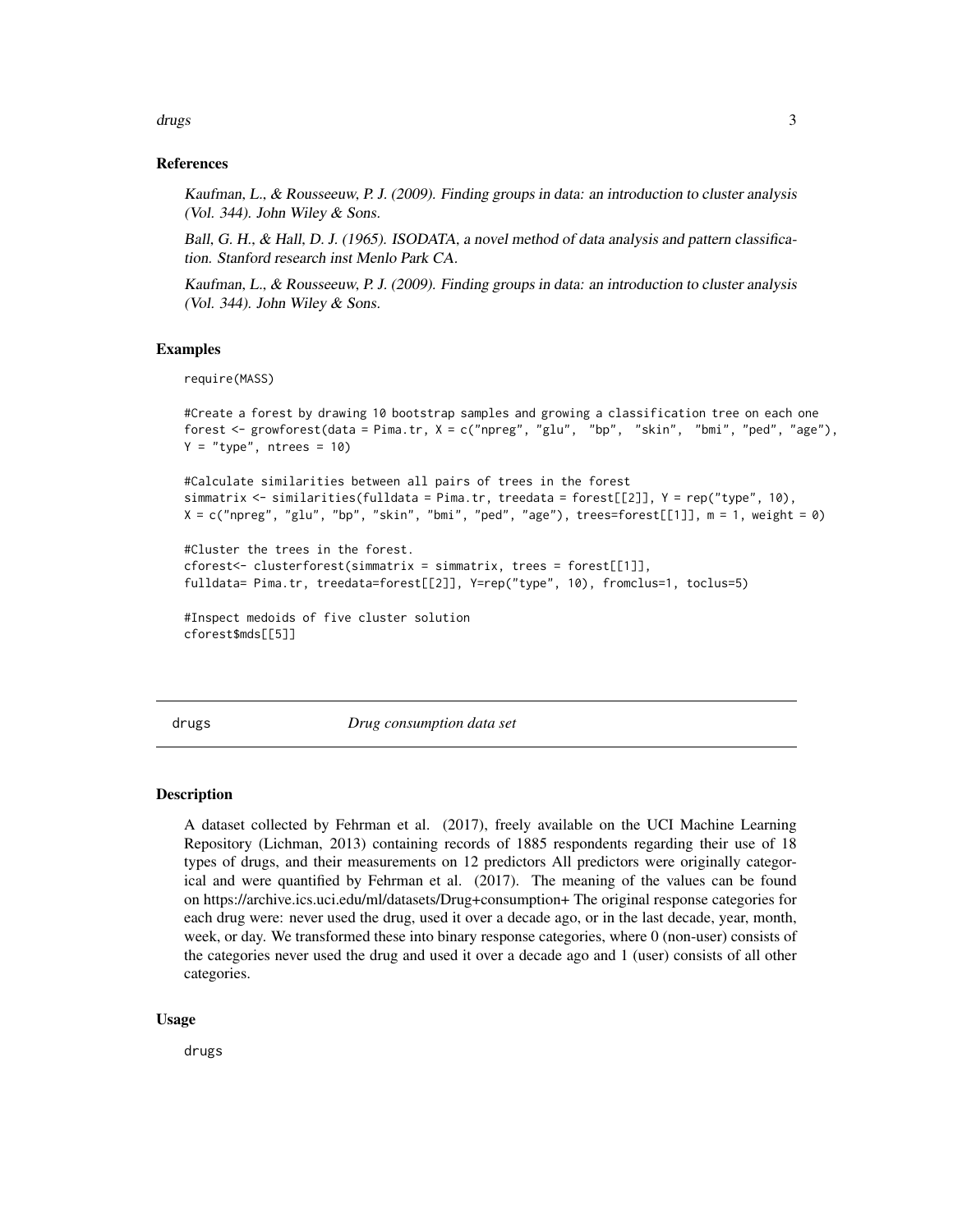# Format

A data frame with 1185 rows and 32 variables:

ID Respondent ID

Age Age of respondent

Gender Gender of respondent, where 0.48 denotes female and -0.48 denotes male

Edu Level of education of participant

Country Country of current residence of participant

Ethn Ethnicity of participant

Neuro NEO-FFI-R Neuroticism score

Extr NEO-FFI-R Extraversion score

Open NEO-FFI-R Openness to experience score

Agree NEO-FFI-R Agreeableness score

Consc NEO-FFI-R Conscientiousness score

Impul Impulsiveness score measured by BIS-11

Sensat Sensation seeking score measured by ImpSS

Alc Alcohol user  $(1)$  or non-user  $(0)$ 

Amphet Amphetamine user (1) or non-user (0)

Amyl Amyl nitrite user (1) or non-user (0)

Benzos Benzodiazepine user (1) or non-user (0)

Caff Caffeine user (1) or non-user (0)

**Can** Cannabis user  $(1)$  or non-user  $(0)$ 

Choco Chocolate user (1) or non-user (0)

Coke Coke user (1) or non-user (0)

Crack Crack user (1) or non-user (0)

Ecst Ecstacy user (1) or non-user (0)

Her Heroin user  $(1)$  or non-user  $(0)$ 

Ket Ketamine user (1) or non-user (0)

Leghighs Legal Highs user (1) or non-user (0)

**LSD** LSD user  $(1)$  or non-user  $(0)$ 

Meth Methadone user (1) or non-user (0)

Mush Magical Mushroom user (1) or non-user (0)

Nico Nicotine user (1) or non-user (0)

Semeron Semeron user (1) or non-user (0), fictitious drug to identify over-claimers

**VSA** volatile substance abuse user $(1)$  or non-user  $(0)$ 

#### Source

<https://archive.ics.uci.edu/ml/machine-learning-databases/00373/>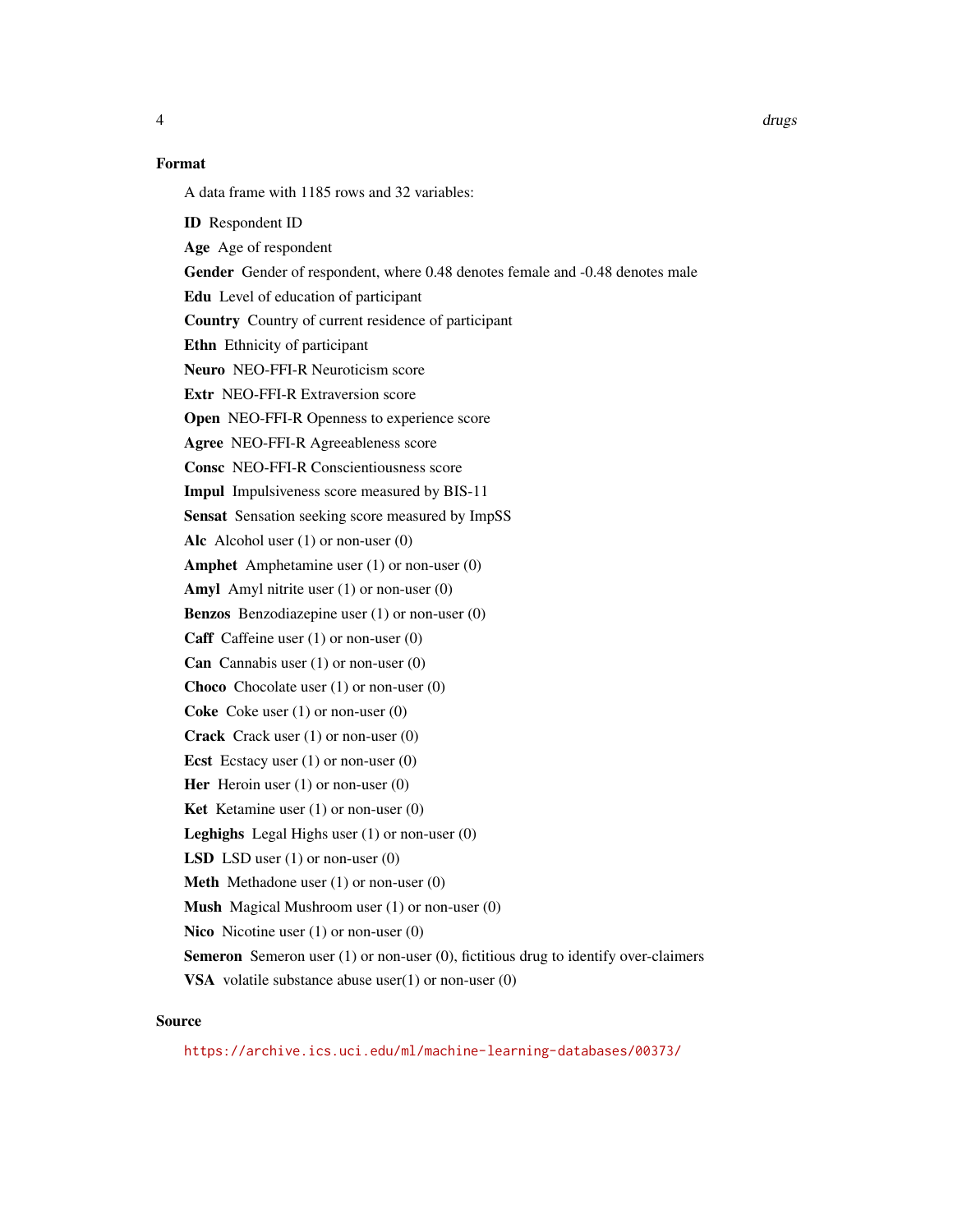#### <span id="page-4-0"></span> $emp\_eq$  5

# References

Fehrman, E., Muhammad, A. K., Mirkes, E. M., Egan, V., & Gorban, A. N. (2017). The Five Factor Model of personality and evaluation of drug consumption risk. In Data Science (pp. 231-242). Springer, Cham. Lichman, M. (2013). UCI machine learning repository.

emp\_eq *Check empirical equivalences between predictors*

# Description

Function to check for empirical equivalence relations between predictors in a data set by visualizing (partial) correaltions

# Usage

emp\_eq(data, X)

# Arguments

| data | Original full data set                      |
|------|---------------------------------------------|
|      | The names of the predictors in the data set |

# Value

| cp         | Heatmap of correlations between all predictors                                                |
|------------|-----------------------------------------------------------------------------------------------|
| Graph_pcor | Partial correlation network between all predictors                                            |
|            | Graph pcor bon Partial correlation network between all predictors, with bonferroni correction |
| corMat     | Matrix with correlations between all variables                                                |

# Examples

```
require(MASS)
emp_eq(data = Pima.tr, X = c("npreg", "glu", "bp", "skin", "bmi", "ped", "age"))
```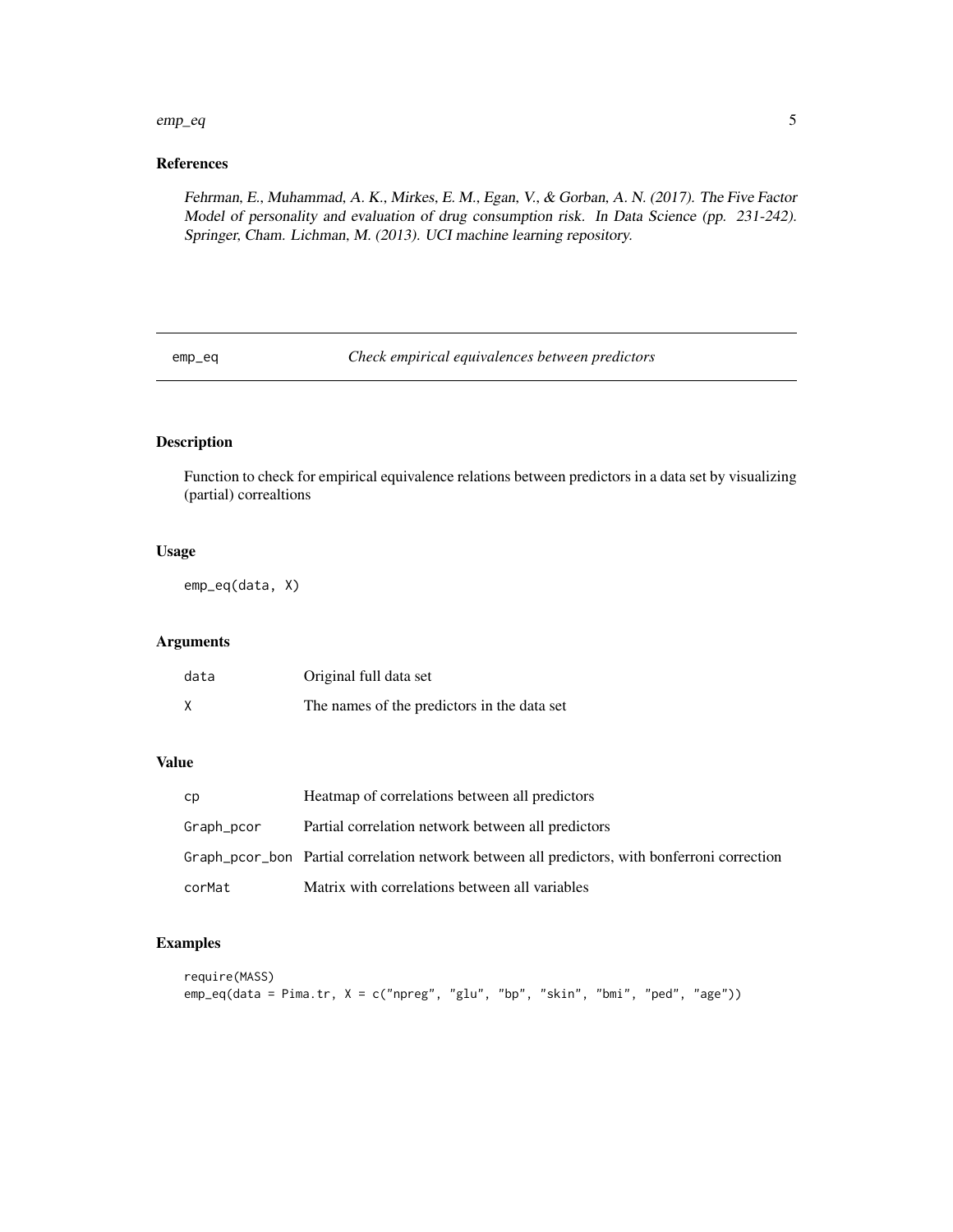# Description

Function to grow a forest based on (a) one data set and one outcome variable, by drawing bootstrap samples and growing a tree on each bootstrap sample, (b) one data set and multiple outcome variables, by drawing bootstrap samples and growing a tree for each outcome variable on each bootstrap sample, (c) multiple data sets and one outcome variable, by growing a tree on each data set. Trees can be either classification trees estimated using rpart or tree-based treatment regimes estimated using the method of Zhang et al (2012) with the AIPWE and rpart

# Usage

```
growforest(data, X, Y, ntrees, regmod = NULL, A = NULL, regime = FALSE,
 minsplit = 40, minbucket = 20, maxdepth = 3)
```
# Arguments

| The data set from which bootstrap samples should be drawn, or the data sets on<br>which the trees should be grown                                              |
|----------------------------------------------------------------------------------------------------------------------------------------------------------------|
| The names of the predictor variables in the data set that will be used as possible<br>split variables                                                          |
| The name of the outcome variable(s) in the data set                                                                                                            |
| The number of trees that should be grown on each data set ( <i>i.e.</i> , the number of<br>bootstrap samples that should be drawn)                             |
| NULL by default, in case of a treatment regime, it should contain the outcome<br>model that should be used for the augmentation                                |
| NULL by default, in case of a treatment regime, it should denote the name of<br>the variable that indicates the assigned treatment alternative in the data set |
| FALSE by default, TRUE if tree-based treatment regimes instead of classifica-<br>tion trees are desired.                                                       |
| 40 by default, indicates the he minimum number of observations that must exist<br>in a node in order for a split to be attempted.                              |
| 20 by default, indicates the minimum number of observations in any terminal<br>node.                                                                           |
| 3 by default, the maximum depth of any node of the final tree, with the root node<br>counted as depth 0.                                                       |
|                                                                                                                                                                |

# Value

| partytrees | The classification trees or tree-based treatment regimes saved as party objects |
|------------|---------------------------------------------------------------------------------|
| Boots      | The drawn bootstrap samples on which the trees/treatment regimes were based     |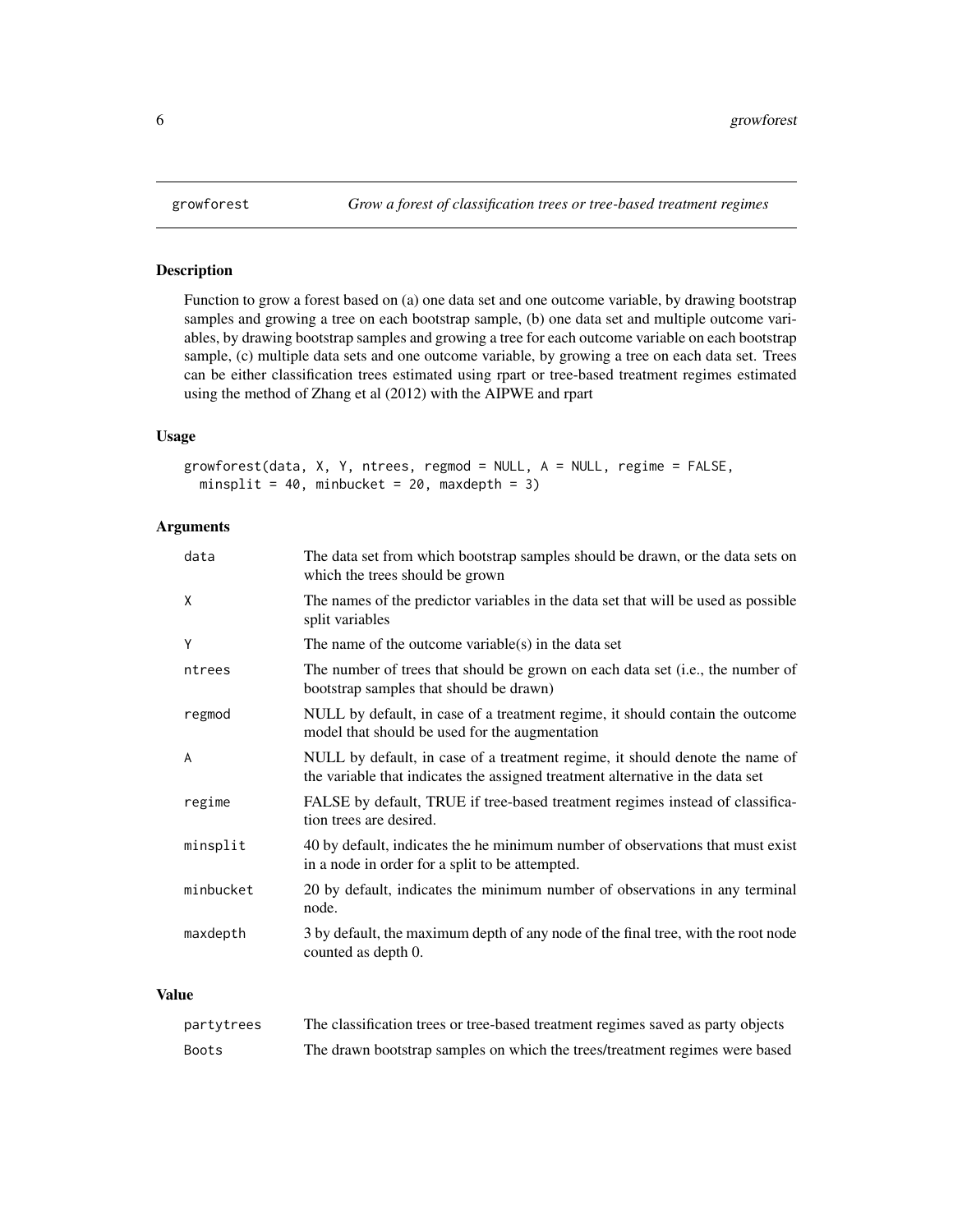#### <span id="page-6-0"></span>similarities **7**

#### References

Zhang, B., Tsiatis, A. A., Davidian, M., Zhang, M., & Laber, E. (2012). Estimating optimal treatment regimes from a classification perspective. Stat, 1(1), 103-114.

#### Examples

require(MASS)

```
# Create forest by drawing bootstrap samples and growing a tree on each bootstrap sample
forest <- growforest(data = Pima.tr, X = c("npreg", "glu", "bp", "skin", "bmi", "ped", "age"),
Y = "type", ntrees = 50)
```
# Create forest by drawing bootstrap samples and growing a tree for each outcome variable # on each bootstrap sample forest <- growforest(data= drugs, X =c ("Age", "Gender", "Edu", "Neuro", "Extr", "Open", "Agree", "Consc", "Impul","Sensat"), Y = c("Amphet", "Benzos", "Coke", "Ecst", "Leghighs", "LSD", "Mush", "Amyl", "Ket"), ntrees = 8)

similarities *Calculating similarities between classification trees*

#### Description

Function to calculate similarities between classification trees, based on 6 different possible similarity measures.

#### Usage

```
similarities(fulldata, treedata, Y, X, trees, m, weight = NULL, A = NULL,
  tol = NULL, regime = FALSE)
```
# Arguments

| fulldata | The original full data set                                                                                                                                                                                                                                                                                                                                                                                           |
|----------|----------------------------------------------------------------------------------------------------------------------------------------------------------------------------------------------------------------------------------------------------------------------------------------------------------------------------------------------------------------------------------------------------------------------|
| treedata | A list with data sets on which the trees in the forest were based (i.e., one data<br>set for each tree)                                                                                                                                                                                                                                                                                                              |
| Y        | A vector with the name of the outcome variable on which each tree in the forest<br>was based                                                                                                                                                                                                                                                                                                                         |
| X        | The names of the predictor variables that were used as possible split variables                                                                                                                                                                                                                                                                                                                                      |
| trees    | A list with all trees between which similarities should be computed, each tree<br>should be stored as party object                                                                                                                                                                                                                                                                                                   |
| m        | Similarity measure that should be used to calculate similarities, where m=1 is<br>based on counting equal predictors or predictor-split point combinations (Equa-<br>tion 5 or 8 in Sies & Van Mechelen (Submitted), $m=2$ is the measure of Shannon<br>& Banks (1999), based on counting the number of equal paths from rootnode to<br>leafs (See Sies & Van Mechelen Submitted, Equation 2), $m=3$ is based on the |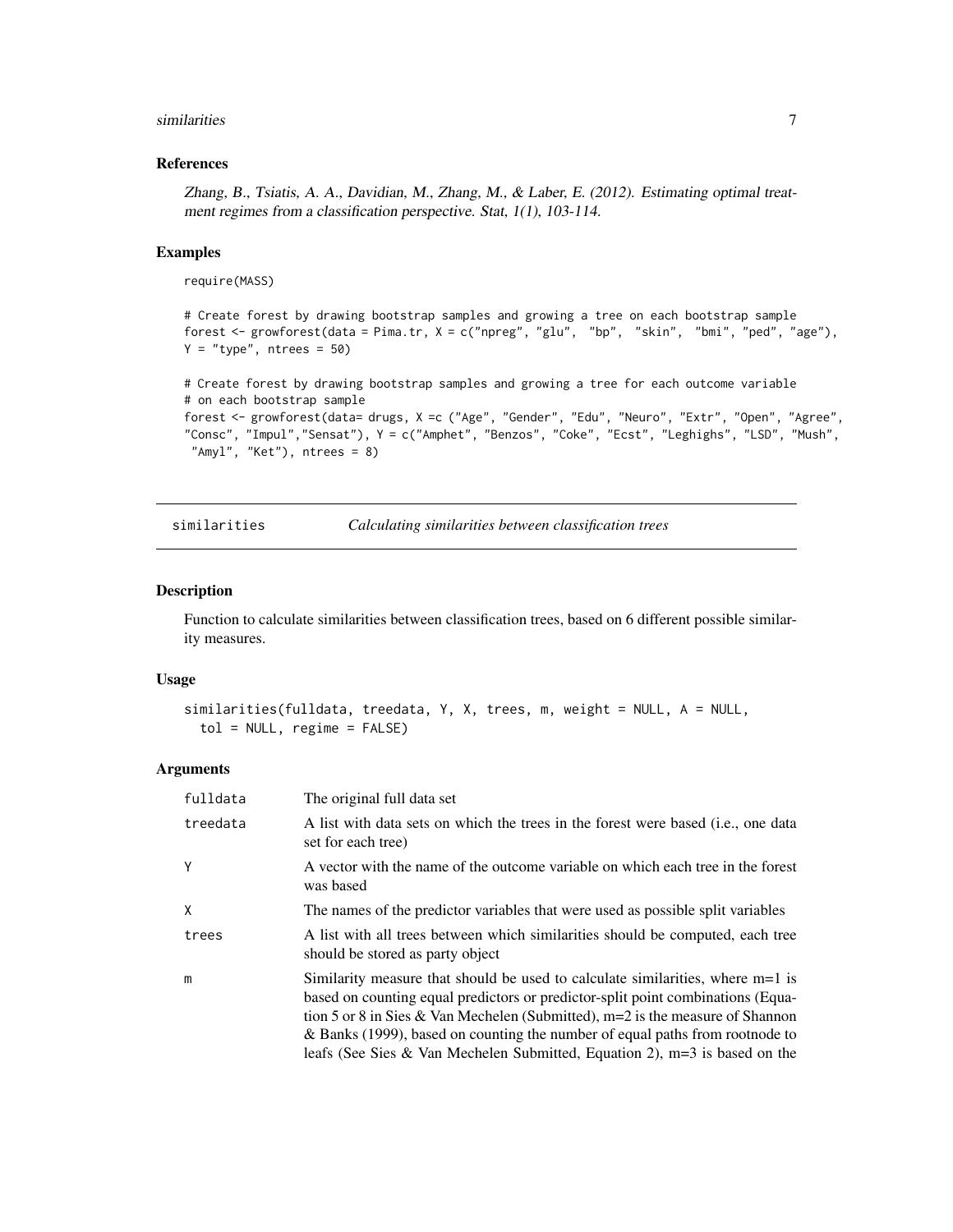|        | agreement in classification lables (Chipman, 1998), see Sies & Van Mechelen<br>(submitted), Equation 14, m=4 is based on the agreement of partitions (Chip-<br>man, 1998), see Sies & Van Mechelen (Submitted), Equation 13, and $m=5$ is<br>based on counting equal elementary conjunctions of trees transformed to dis-<br>junctive normal form (only for binary predictors, see Sies $& Van Mechelen$ ,<br>Submitted, Equation 16). Finally M6 is based on comparing sets of predictor<br>split piont combinations (taking into account directions of the splits) associated<br>with a leaf, taking into account the classification label of that leaf, see Sies $\&$<br>Van Mechelen (submitted). |
|--------|-------------------------------------------------------------------------------------------------------------------------------------------------------------------------------------------------------------------------------------------------------------------------------------------------------------------------------------------------------------------------------------------------------------------------------------------------------------------------------------------------------------------------------------------------------------------------------------------------------------------------------------------------------------------------------------------------------|
| weight | Indicating whether or not split points should be taken into account for $m=1$ ,<br>where 0 means no (Equation 4 in Sies & Van Mechelen, submitted) and 1 means<br>yes (Equation 8 in Sies & Van Mechelen, submitted).                                                                                                                                                                                                                                                                                                                                                                                                                                                                                 |
| A      | The name of the treatment variable in case of a forest of tree-based treatment<br>regimes, otherwise NULL by default.                                                                                                                                                                                                                                                                                                                                                                                                                                                                                                                                                                                 |
| tol    | In case that weight $= 1$ : A vector with for each predictor the tolerance zone<br>within which two split points of the predictor in question are assumed equal.<br>Default=NULL                                                                                                                                                                                                                                                                                                                                                                                                                                                                                                                      |
| regime | Indicating whether the trees in the forest are treatment regimes (TRUE) or deci-<br>sion trees (FALSE). Default=FALSE                                                                                                                                                                                                                                                                                                                                                                                                                                                                                                                                                                                 |
|        |                                                                                                                                                                                                                                                                                                                                                                                                                                                                                                                                                                                                                                                                                                       |

#### Value

simSimilarity matrix based on chosen similarity measure

#### References

Shannon, W. D., & Banks, D. (1999). Combining classification trees using MLE. Statistics in medicine, 18(6), 727-740.

Chipman, H. A., George, E. I., & McCulloh, R. E. (1998). Making sense of a forest of trees. Computing Science and Statistics, 84-92.

Sies, A. & Van Mechelen I. (Submitted). C443: An R-package to see a forest for the trees

#### Examples

```
require(MASS)
#Grow a forest of classification trees based on 10 bootstrap samples
forest <- growforest(Pima.tr, X=c("npreg", "glu", "bp", "skin", "bmi", "ped", "age"),
Y = "type", ntrees = 10)
```

```
# Calculate similiarties between all pairs of trees in the forest
simmatrix <- similarities(fulldata = Pima.tr, treedata = forest[[2]], Y = rep("type", 10),
X = c("npreg", "glu", "bp", "skin", "bmi", "ped", "age"), trees = forest[[1]], m = 1, weight = 0)
```

```
simmatrix2 <- similarities(fulldata = Pima.tr, treedata = forest[[2]], Y = rep("type",10),
X = c("npreg", "glu", "bp", "skin", "bmi", "ped", "age"), trees = forest[[1]], m = 1,weight = 1, tol = c(3, 30, 10, 10, 5, 0.3, 10))
```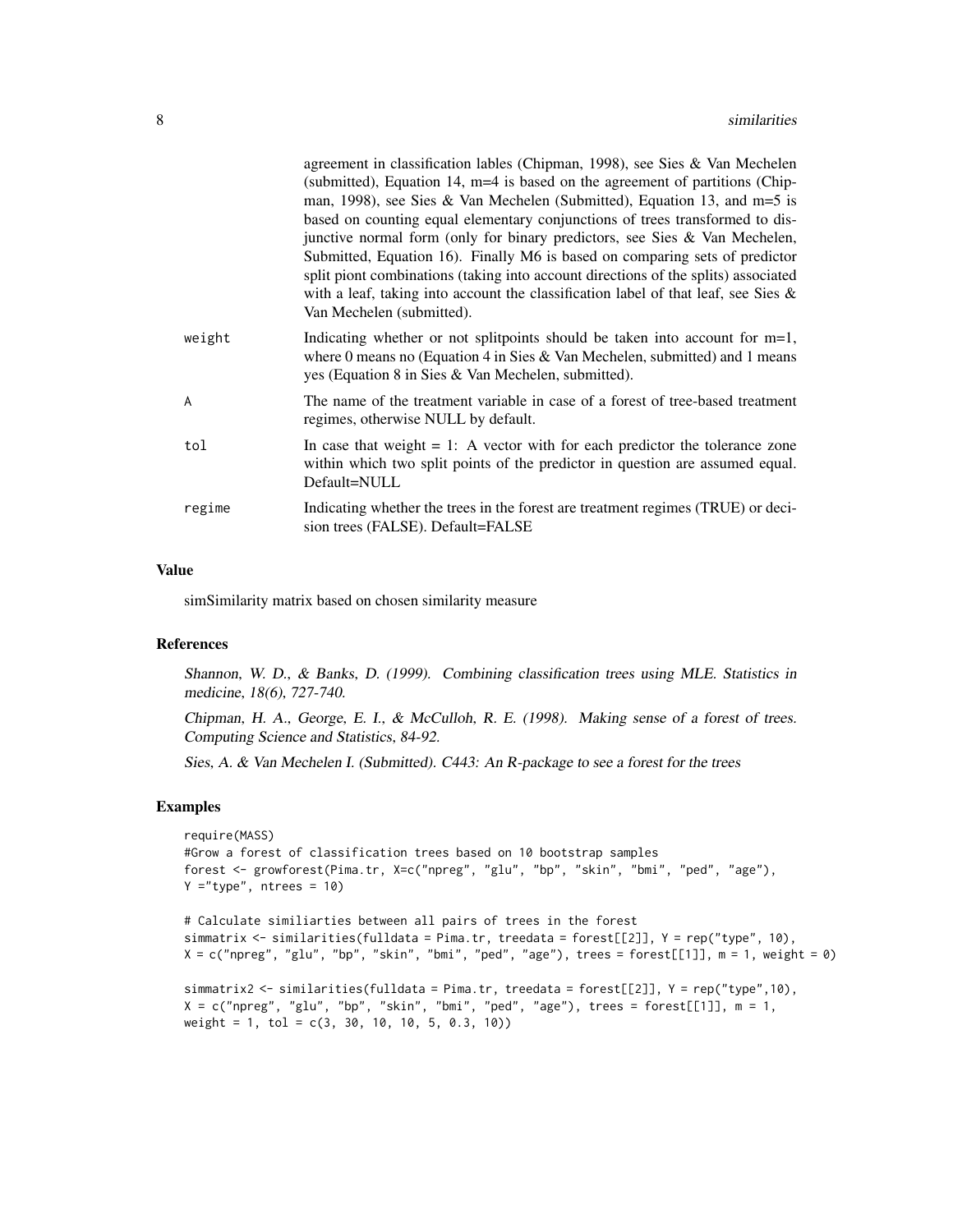<span id="page-8-0"></span>

#### Description

Function to visualize the number of trees from each source that belong to each cluster.

# Usage

```
treesource(source, clustering)
```
#### Arguments

| source     | A vector with the name of the source on which each tree in the forest was based |
|------------|---------------------------------------------------------------------------------|
| clustering | A vector with the cluster number to which each tree belongs                     |

## Value

| multiplot | For each outcome variable, a bar plot with the number of trees that belong to<br>each cluster |
|-----------|-----------------------------------------------------------------------------------------------|
| heatmap   | A heatmap with for each outcome variable, the number of trees that belong to<br>each cluster  |

#### Examples

```
#Grow forest based on multiple outcome variables, with 5 trees for each outcome variable
forest <- growforest(drugs, X = c("Age", "Gender", "Edu", "Neuro", "Extr", "Open", "Agree",
"Consc", "Impul","Sensat"), Y = c("Amphet", "Benzos", "Coke", "Ecst"), ntrees = 5)
```

```
#Calculate similarities between the trees in the forest
simmatrix1 <- similarities(fulldata = drugs, treedata = forest[[2]], Y = rep(c("Amphet",
"Benzos", "Coke", "Ecst"), each = 5),
X = c("Age", "Gender", "Edu", "Neuro", "Extr", "Open", "Agree", "Consc", "Impul","Sensat"),
trees = forest[[1]], m = 1, weight = 0)
```

```
#Cluster the trees in the forest
clusters <- clusterforest(simmatrix=simmatrix1, trees= forest[[1]], fulldata=drugs,
treedata=forest[[2]], Y = rep(c("Amphet",
 "Benzos", "Coke", "Ecst"), each = 5),
 fromclus=3, toclus=3)
```

```
#Visualize the number of trees for each source that belong to each cluster
treesource(source = rep(c("Amphet", "Benzos", "Coke", "Ecst"), each = 5),
clustering = clusters $ clusters[[3]])
```